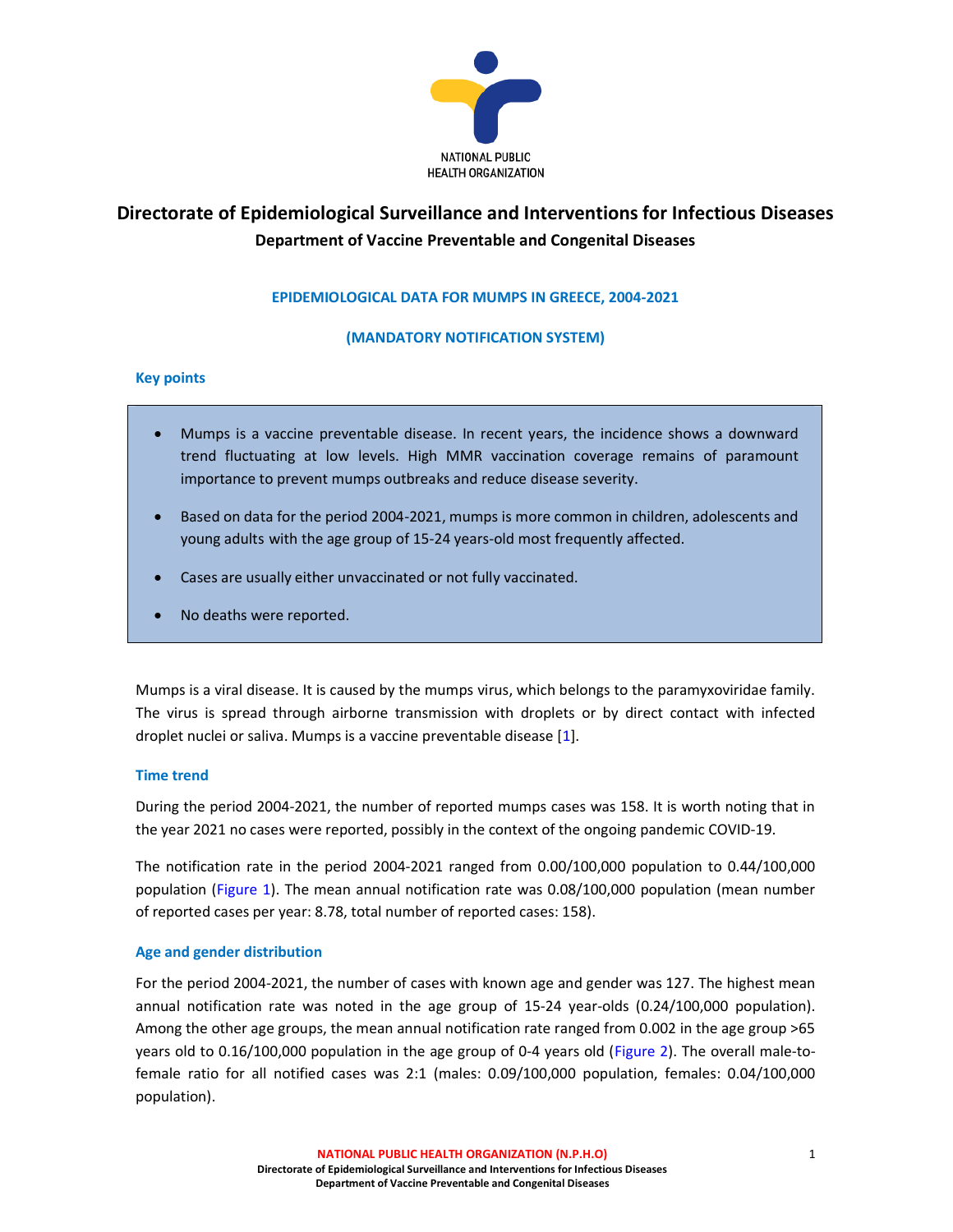#### Geographical distribution

During the period 2004-2021, the disease presented the highest mean annual notification rate in geographical areas of Northern Greece (0.14/100,000 population) and the Aegean islands/Crete (0.12/100,000 population). The notification rate for the geographical areas of Central Greece and Attica was 0.03/100,000 population and 0.02/100,000 population respectively. In addition, 22 cases were of foreign origin (19 of them were UK citizens and 3 from other countries). More specifically, during April and May of 2009, a mumps outbreak was reported from a tourist area in Crete (19 cases), concerning young British travelers, who were visiting the island as tourists or as circumstantial workers during summertime.

#### Laboratory data

During the period 2004-2021, 14.6% of the notified cases were laboratory-confirmed.

#### Vaccination status - Hospitalization - Outcome

Among the 158 notified cases for the period 2004-2021, vaccination status was known for 110 (69.6%). Fifty seven (51.8%) cases reported that they had been vaccinated with MMR. Among the 30 cases, for which the respective information was available, 16 (53.3%) were reported to have been vaccinated with a single dose of the vaccine in the past. Complications and hospitalization due to mumps were rare. No deaths were reported.

#### **Conclusion**

Mumps notification rate is low in Greece. Mean annual notification rate for the period 2004-2021 was lower than the mean notification rate for the EU and EEA countries (2.6/100,000 population for the year 2018) [2]. The age group most frequently affected is 15-24 years-old. In the other EU and EEA countries those aged 10-19 years experienced the highest age specific notification rates [2]. Regarding the outbreak concerning young UK citizens (visiting Crete), during April and May of 2009, it is noted that vaccination with MMR was introduced in their national vaccination programme in 1988 (one dose), whereas a second dose of the vaccine was introduced in 1996. Thus, people born in the 80's had an increased probability of being inadequately vaccinated against mumps [3]. In addition, post licensure studies determined that vaccine effectiveness of one dose of mumps or MMR vaccine was 78% and two dose mumps vaccine effectiveness is 88%. [4].

## References

- 1. Barskey A. Mumps. In: Control of communicable diseases manual, 20th edition. Heymann DL ed. American Public Health Association 2015; p. 419-423.
- 2. European Centre for Disease Prevention and Control. Mumps. Annual Epidemiological Report for 2018. Stockholm: ECDC; Feb 2021. Available from: https://www.ecdc.europa.eu/sites/default/files/documents/mumps-annual-epidemiologicalreport-2018.pdf
- 3. Spanaki A, Hajiioannou J, Varkarakis G, Antonakis T, Kyrmizakis DE. Mumps epidemic among young British citizens on the island of Crete. Infection 2007;35(2):104-6.